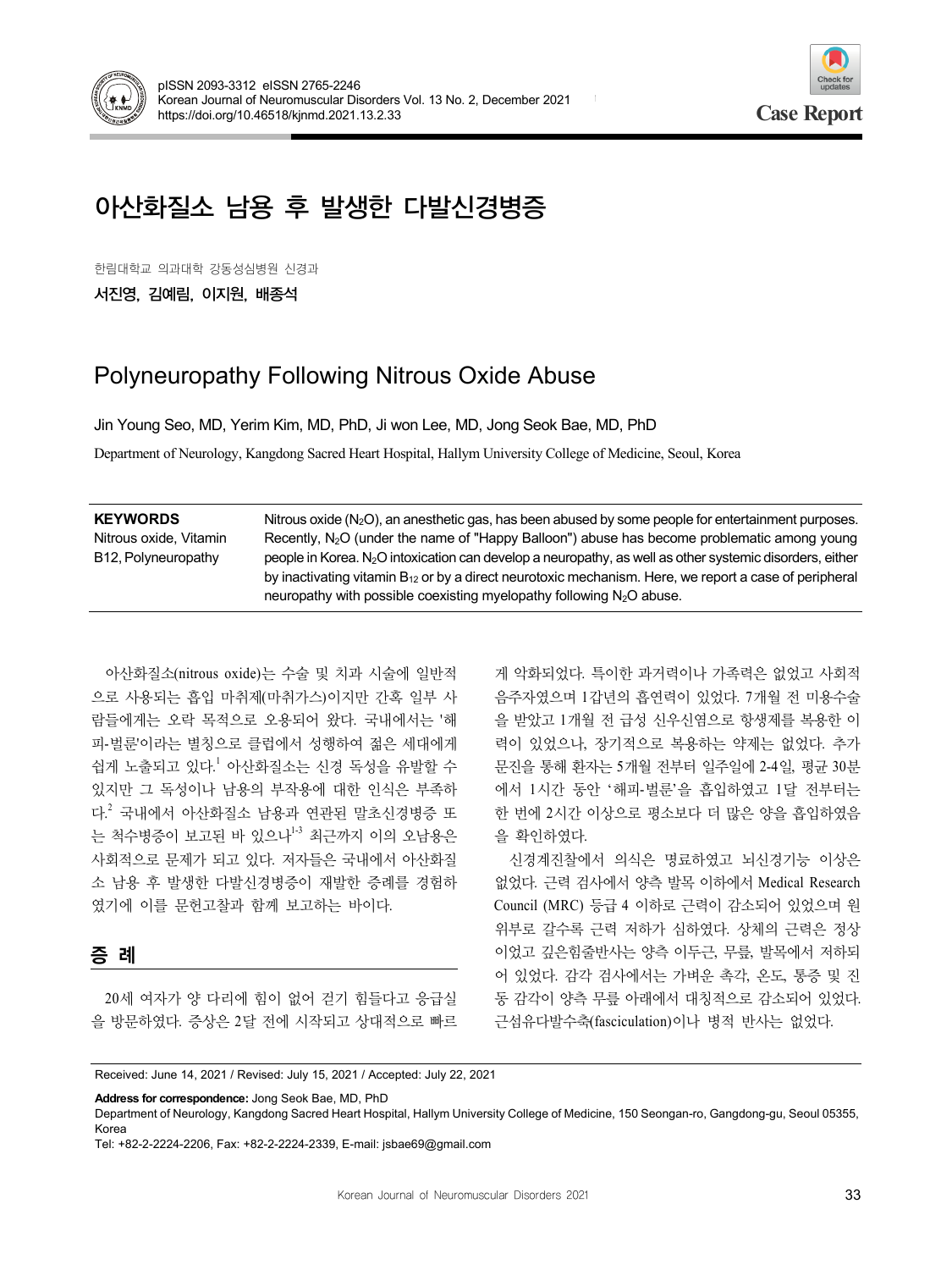혈액 검사 및 화학 검사는 정상이었고, 혈청 비타민 B12 농도도 382 pg/mL (정상 211-911 pg/mL)로 정상이었다. 그 러나 혈청 호모시스테인(homocysteine) 및 소변 메틸말론산 (methylmalonic acid)은 각각 29.27 μmol/L (정상 5.08-15.39 μmol/L), 6.27 mg/g/Cr (정상 0-3.70 mg/g/Cr)로 크게 증가되 어 있었다. 항강글리오사이드 항체(anti-ganglioside antibody), 항벽세포 항체(anti-parietal cell antibody), 항내인자 항체 (anti-intrinsic factor antibody), 항핵 항체(fluorescent antinuclear antibody), 항카디오리핀 항체, p-anti-neutrophil cytoplasmic antibody (ANCA), c-ANCA, anti-beta2 glycoprotein I antibody 검사는 모두 음성이었다. 엡스타인-바 바이러스, 거대세포바 이러스, 매독, 인간면역결핍바이러스 항체에 대한 혈청 검사 및 갑상선기능 검사도 정상이었다. 뇌척수액(cerebrospinal fluid) 검사에서는 개방 압력 11.8 cmH<sub>2</sub>O, 적혈구 1/mm<sup>3</sup>, 백 혈구 0/mm<sup>3</sup> , 단백질 41 mg/dL, 포도당 58 mg/dL (혈청 포도 당 93 mg/dL), 알부민 17.2 mg/dL로 확인되었으며 단백세포 해리(albuminocytological dissociation)는 없었다.

뇌 컴퓨터단층촬영(computed tomography)은 정상이었고, 척추 자기공명영상(magnetic resonance imaging)에서는 역 경추전만증 외 특이 소견은 없었다. 신경전도 검사(nerve conduction study, NCS)와 바늘 근전도 검사(electromyography) 는 운동신경에 더 두드러진 감각운동다발신경병증에 합당 한 결과를 보였다(Tables 1, 2). 양측 경골신경 체감각유발 전위(posterior tibial nerve somatosensory evoked potential)에 서 양측 피질전위(cortical potential)의 지연이 있어 중추성 혹은 말초성의 전도 결함이 있음을 유추할 수 있었다. 또한 위축성 위염을 감별하기 위한 위내시경에서는 역류성 식도 염과 홍반성/삼출성 위염만이 확인되었다.

환자의 아산화질소 흡입 병력, 혈액 검사, 전기생리학적 검사를 바탕으로 최종 진단은 아산화질소와 연관된 다발신 경병증으로 결론지었다. 이에 환자에게 '해피-벌룬' 흡입을 중단할 것을 교육하였고 하루에 1 mg의 cobamamide를 6일

간 투여한 후, 퇴원하면서 하루에 mecobalamin 1.5 mg을 복 용하도록 지시하였다. 치료 3개월 후 환자의 근력은 거의 호전되었다. 환자는 증상이 호전된 후 5개월만에 다시 '해 피-벌룬'을 흡입하기 시작하였고 이후 2달 뒤, 본원에 처음 입원하였을 때와 같은 증상인 양측 발의 MRC 등급 4 이하 의 근력 저하로 본원 외래를 방문하였다. 환자는 검사와 적 극적인 치료를 거부하고 귀가하였다.

#### 고 찰

아산화질소에 의해 유발된 신경병증에 대한 기전은 아직 까지 정확히 규명된 바 없지만, 두 가지 유력한 가설이 있 다. 첫째, 아사화질소가 비타민 B12를 비활성화시켜 시경독 성을 유발하는 것이다. <sup>4</sup> 비타민 B12는 메싸이오닌 합성효소 (methionine synthase)의 보조인자(cofactor)로써 작용하는데 아산화질소는 비가역적 산화를 통해 비타민 B12을 비활성 화시켜 이 과정을 억제한다. 메싸이오닌이 감소되며 수초 (myelin sheath) 인지질의 메틸화가 감소하고 결과적으로 신

#### **Table 2.** Sensory nerve conduction study

| Nerve       | Amplitude (µV)       | Conduction velocity (m/s) |
|-------------|----------------------|---------------------------|
| Median, R   | 39.1                 | 41.2                      |
| Median, L   | 35.2                 | 41.9                      |
| Ulnar, R    | 23.4                 | 38.7(1)                   |
| Ulnar, L    | 25.0                 | 42.9                      |
| Peroneal, R | 4.6 ( $\downarrow$ ) | $26.9$ ( $\downarrow$ )   |
| Peroneal, L | 6.3                  | 29.2 $( )$                |
| Sural, R    | 7.4                  | 30.0()                    |
| Sural, L    | 12.5                 | 30.0 ( $\downarrow$ )     |

Similar to the motor nerve conduction study, the sensory nerve conduction study shows that lower extremities were more damaged than upper extremities. Compared to the motor nerve conduction study, motor nerves were more damaged than sensory nerves.

R, right; L, left; ↓, decreased; ↑, increased.

| Table 1. Motor nerve conduction study |  |  |  |  |  |  |
|---------------------------------------|--|--|--|--|--|--|
|---------------------------------------|--|--|--|--|--|--|

| Nerve       | Distal latency (ms) | Amplitude (mV) | Conduction velocity (m/s) | F-wave latency (ms) |
|-------------|---------------------|----------------|---------------------------|---------------------|
| Median, R   | 3.6                 | 13.1           | 42.4 $(\downarrow)$       | 31.01 $(1)$         |
| Median, L   | 3.8(1)              | 11.4           | $45.9$ ( $\pm$ )          | 29.85               |
| Ulnar, R    | 2.5                 | 10.9           | 42.4 $(\dagger)$          | 31.94 $($ $)$       |
| Ulnar, L    | 2.8 $( )$           | 11.0           | 48.0 $($ $\vert$ $)$      | 30.43               |
| Peroneal, R | NR.                 | <b>NR</b>      | NR.                       | NR.                 |
| Peroneal, L | NR.                 | <b>NR</b>      | NR.                       | NR.                 |
| Tibial, R   | NR.                 | NR.            | NR.                       | 40.0                |
| Tibial, L   | NR.                 | <b>NR</b>      | <b>NR</b>                 | <b>NR</b>           |

Motore nerve conduction study shows that lower extremities were more damaged than upper extremities. R, right; ↓, decreased; ↑, increased; L, left; NR, no response.